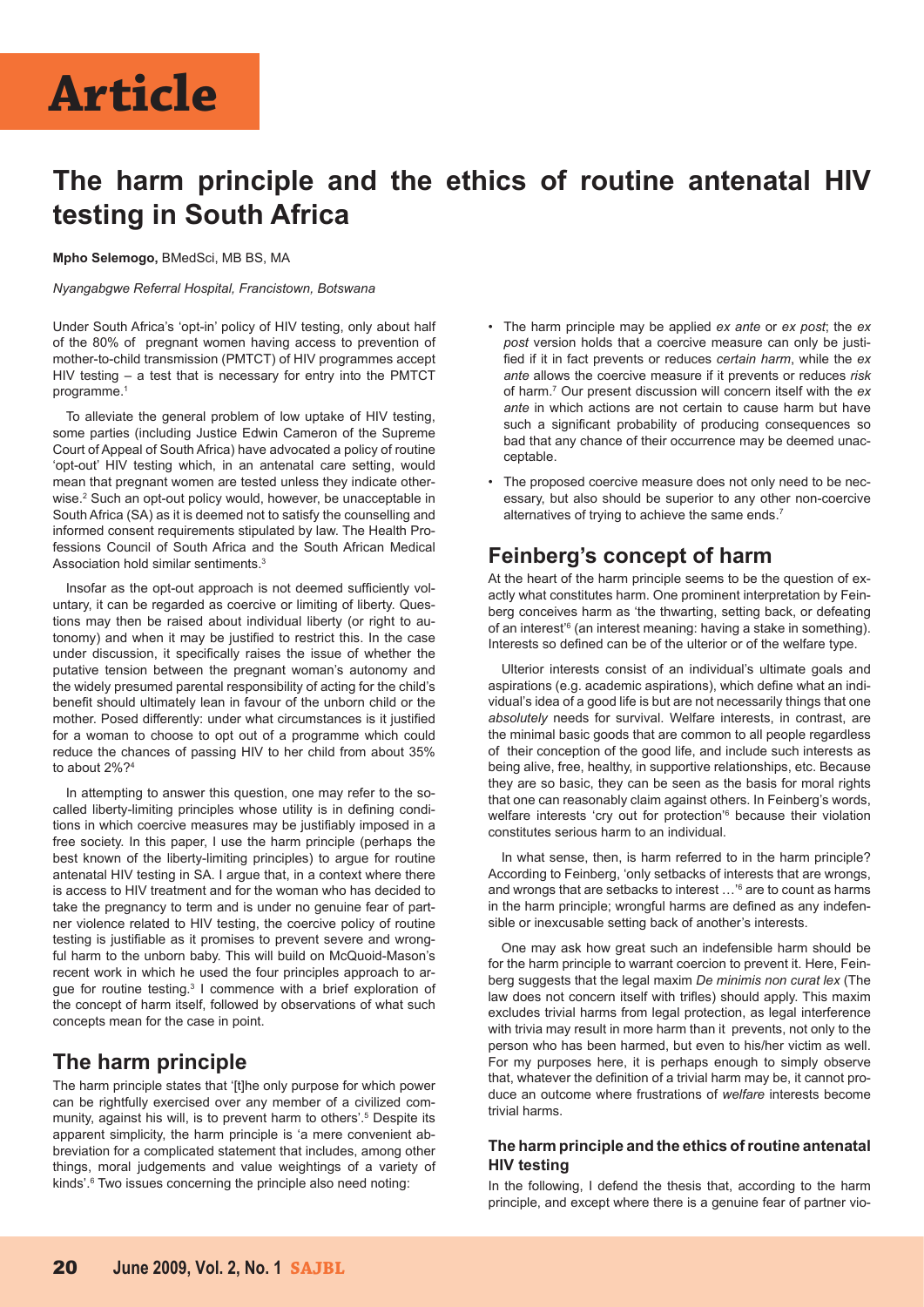# **Article**

lence, the coercive policy of routine testing is justifiable because it may prevent severe and wrongful harm to the unborn baby.

**1. Declining the HIV test (and therefore PMTCT) exposes the baby to unacceptably high risk**. Both the probability of infection and the magnitude of the consequences of infection, according to the *ex ante* view, would warrant the use of the harm principle. Regarding PMTCT, the choice as mentioned is roughly between a 35% chance of infection (without PMTCT interventions) and a 2% chance with PMTCT. I find no reason to believe that anyone, having accepted these figures, can dispute the notion that a 35% chance of becoming HIV-infected is unacceptably high. The magnitude of the infection, if it occurs, is similarly indisputable. About 20% of those children infected through MTCT proceed to AIDS or die in their first year of life, while more than half would die by age 2.8 Compared with their uninfected counterparts, their overall mortality rates are ninefold and greater.<sup>8</sup> Without antiretroviral drugs (ARVs), most HIV-infected children, with ever-weakening immune systems, will die before their fifth birthday from opportunistic infections.

Some may dismiss this picture of paediatric HIV as overly pessimistic, given the era of ARVs which have so transformed the lives of HIV-infected persons. While I accept that these drugs have indeed greatly improved the quality and prolonged the lives of those afflicted, I do not believe that this in any way alters the morality of the issues at hand. For example, the presence of a surgeon on stand-by should not justify or lessen the injuries inflicted on one person by another, even with the prospect of the surgeon promptly attending to the injuries.

**2. The resulting HIV infection sets back the child's welfare interests, which constitutes serious harm to him/her**. To some, the harms alleged here are in fact implausible as the subject in question is a prenatal being who possesses no actual interests of his/her own. This stance is, however, mistaken in view of the expectation that, all things being equal, the child will be born and that this consideration in itself makes it reasonable to ascribe to the child certain future interests which would then have the potential to be set back, even before that potential person becomes an actual person.6 Feinberg, in arguing for this point, tells the anecdote of a motorist who, in running over a pregnant woman, causes damage to the fetus, which is later born deformed and chronically ill. Here it could be said that the child's future interest of normal mobility was set back during his/her prenatal life.

With HIV infection, the child's basic welfare interest in being healthy and long-lived is frustrated as he/she faces a shortened life with limited prospects for achieving any ulterior interests that she/he may grow to develop; it is noteworthy that the fact that it may be just one of the welfare interests affected does not make the harm any less serious or acceptable. As Rescher observed, 'welfare interests, taken together, make a chain that is no stronger than its weakest link' as deficiencies in one area cannot be compensated for by superiority in another.6

**3. The mother's action is the only one that can reduce the risk.** Actions of third parties cannot reduce the risk of this serious harm to the child's welfare interests. One may argue that the woman's decision to opt out should be viewed as an omission which merely allows harm to occur and is not a harmful act *per se*. If indeed the act-omission distinction matters, the question then would be whether omissions count as do acts, in relation to the harm principle. I maintain, as does Feinberg, that the actsomission distinction should not matter in the harm principle. If one perceives the harm principle as a harm prevention tool, then the difference between acts and omissions is irrelevant, as each of

these 'acts' can equally result in harm.<sup>6</sup> The ultimate end of forbidding people from actively causing harm is harm prevention, and it would be misguided to think that it could be achieved if others were still allowed not to prevent harm even when they could reasonably be expected to.

**4. Abstention from PMTCT is unjustifiable (and therefore wrongful) as it could typically be done without an unreasonably high risk to the mother**. By unreasonable risk here, I mean (to use Peter Singer's words) 'without thereby sacrificing anything of comparable moral importance'.<sup>9</sup> The sacrifices in question, in this case, equate to what are commonly cited as 'barriers' to HIV testing in PMTCT programmes. Studies have identified the following barriers, among others: (*i*) fear of knowing one's status, (*ii*) fear of stigma, (*iii*) negative attitudes of health workers, (*iv*) perceived lack of support from male partners.<sup>10,11</sup> One can make the following general comments regarding these barriers:

4.1 From a programmatic point of view, there is no reason why these should stop the establishing of a routine testing programme as they merely suggest that such a programme would need mechanisms to address all these concerns.

4.2 It is unclear how the decision to decline an HIV test really escapes these perceived barriers when one considers that, for an infected mother and child, these would be inescapable realities when the disease ultimately presents.

4.3 Even if these were not inescapable, it would be a dubious choice for a mother to make that puts her future child directly at risk of the things she herself fears. Arguably, the mother, possessing better coping mechanisms as an adult, is the one in a better position to deal with these challenges.

On balance, it would appear that the risks implicated here are less than the risk of premature death and poor health that babies face if they become HIV-infected. As such, a decision not to face the inconveniences to prevent serious harm to the child is unjust and constitutes wrongful harm. An important exception here, related to HIV testing, could be that of fear of violence from a partner. It is an exception because partner violence can result in unacceptably high risks to the mother, even including death. With such risk levels, potential harm to the child should not be seen as wrongful or unjust as it occurs in a context of excusable reasons. However, reports tend to show that such partner violence is usually not unpredictable; therefore, there would plausibly be cases where the possibility of fear of partner violence may not in itself be a factor in opting out of PMTCT programmes. One study, for example, showed that behaviour such as alcohol abuse, verbal abuse, having more than one current partner, and a previous history of violence by the male partner are predictive of partner violence;<sup>12</sup> therefore the converse should apply where such behaviour is absent.

**5. Routine testing, as a coercive measure, represents a mechanism for safeguarding the baby's moral rights from this un**fair harm. By continuing with the policy of voluntary testing, with its low uptake rates, South Africa continues to compromise the welfare rights of vulnerable children – rights which cry out for that society's protection.

These conclusions should not, in my view, have much bearing on the closely related subject of abortion, in which the main issue seems to be whether the fetus's moral status outweighs the woman's right to control of her body. The fact that the pregnant woman in consideration here voluntarily decides to take the pregnancy to term, when the option of abortion exists, I believe marks an important difference between the present subject and that of